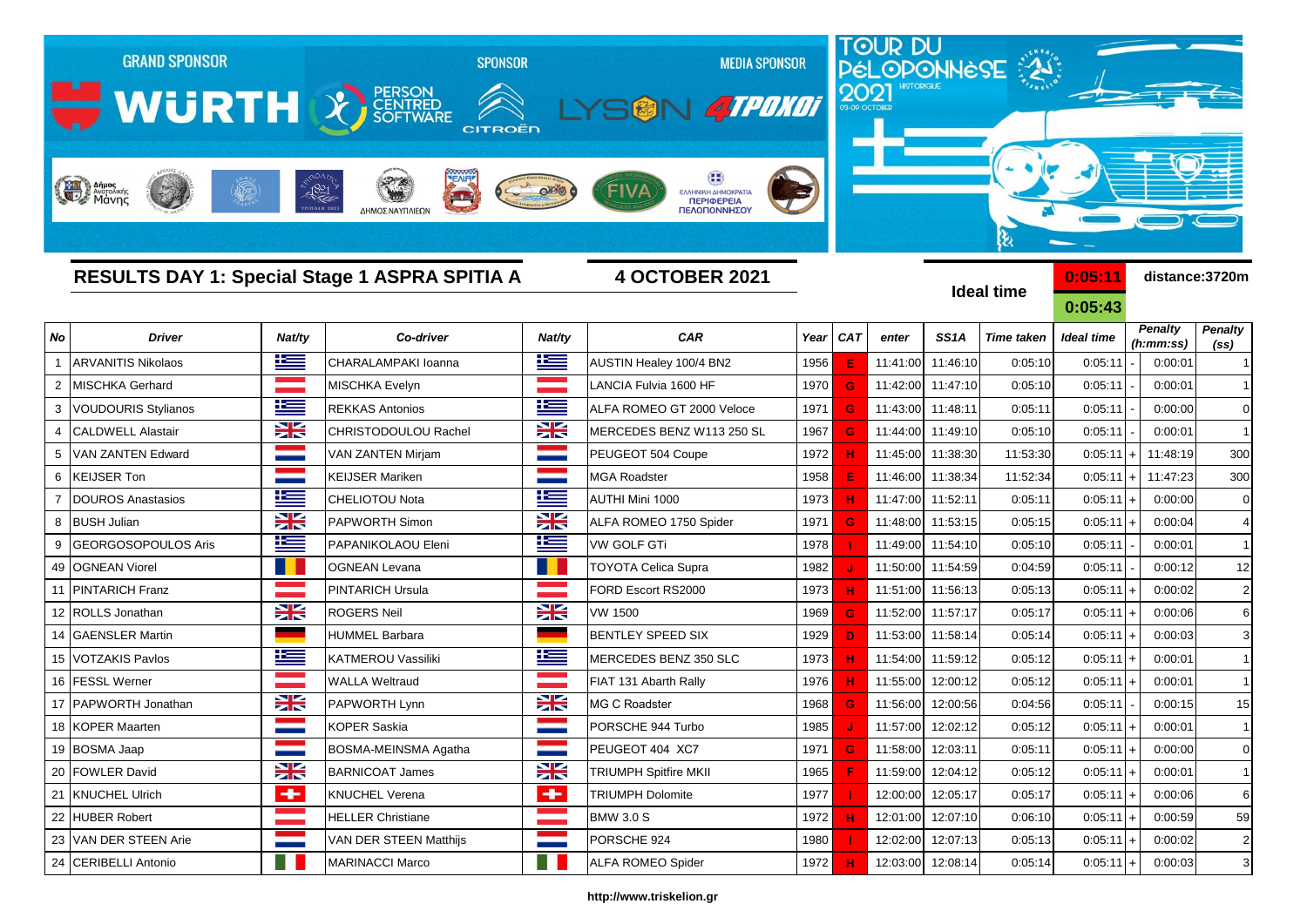|    | <b>GRAND SPONSOR</b><br>WURTH X SCRIPTION<br>Anjues<br>Margolinis |                | <b>SPONSOR</b><br>CITROËN<br>$-1821$<br>$\frac{1}{2}$            |             | <b>MEDIA SPONSOR</b><br>SON 4TPOXOT<br>ΕΛΛΗΝΙΚΗ ΔΗΜΟΚΡΑΤΙ<br><b>ПЕРІФЕРЕІА</b> |      | 2021         | TOUR DU<br>PÉLOPONNÈSE |                   |                   |                    |                      |                |
|----|-------------------------------------------------------------------|----------------|------------------------------------------------------------------|-------------|--------------------------------------------------------------------------------|------|--------------|------------------------|-------------------|-------------------|--------------------|----------------------|----------------|
|    |                                                                   |                | ΔΗΜΟΣ ΝΑΥΠΛΙΕΩΝ<br>RESULTS DAY 1: Special Stage 1 ASPRA SPITIA A |             | ΠΕΛΟΠΟΝΝΗΣΟΥ<br><b>4 OCTOBER 2021</b>                                          |      |              |                        |                   | <b>Ideal time</b> | 0:05:11<br>0:05:43 |                      | distance:3720m |
| No | <b>Driver</b>                                                     | Nat/ty         | Co-driver                                                        | Nat/ty      | <b>CAR</b>                                                                     | Year | <b>CAT</b>   | enter                  | SS <sub>1</sub> A | <b>Time taken</b> | <b>Ideal time</b>  | <b>Penalty</b>       | <b>Penalty</b> |
| 25 | <b>ROSCHMANN Dieter</b>                                           |                | ROSCHMANN Jutta                                                  |             | ALFA ROMEO 8C 2300 Spider                                                      | 1933 | D            | 12:04:00               | 12:08:51          | 0:04:51           | 0:05:11            | (h:mm:ss)<br>0:00:20 | (ss)<br>20     |
| 26 | <b>PANIS Josef</b>                                                |                | <b>BURGER Gabriele</b>                                           |             | <b>BMW 328 Roadster</b>                                                        | 1938 | D            | 12:05:00               | 12:10:08          | 0:05:08           | 0:05:11            | 0:00:03              | 3              |
| 27 | <b>LUZI Lucio</b>                                                 |                | <b>MAMBRETTI Anna</b>                                            |             | JAGUAR XK120 OTS                                                               | 1951 |              | 12:06:00               | 12:11:15          | 0:05:15           | 0:05:11            | 0:00:04              | 4              |
| 28 | <b>JUSZCZYK Mariusz</b>                                           |                | <b>JUSZCZYK Iwona</b>                                            |             | MERCEDES BENZ W113 230 SL                                                      | 1965 |              | 12:07:00               | 12:12:15          | 0:05:15           | 0:05:11            | 0:00:04              | $\overline{4}$ |
| 29 | POSMYK Jordan                                                     |                | PALUCHOWSKI Pawel                                                |             | MERCEDES BENZ W113 230 SL                                                      | 1965 |              | 12:08:00               |                   |                   | 0:05:11            | 0:05:11              | 300            |
| 58 | <b>BEECHENER Richard</b>                                          | X              | <b>BEECHENER Anja</b>                                            | X           | MERCEDES BENZ W113 230 SL                                                      | 1964 |              | 12:11:00               | 12:15:39          | 0:04:39           | 0:05:11            | 0:00:32              | 32             |
| 31 | DELL"AGNELLO Marco                                                | - 1            | DELL"AGNELLO Andrea                                              | E.          | ALFA ROMEO Spider Junior                                                       | 1969 | G            | 12:10:00               | 12:15:30          | 0:05:30           | 0:05:11            | 0:00:19              | 19             |
| 32 | <b>DENNISEN Fons</b>                                              |                | MEESTERS Jolijn                                                  |             | DATSUN Fairlady 1600                                                           | 1969 | G            | 12:12:00               | 12:17:13          | 0:05:13           | 0:05:11            | 0:00:02              | $\overline{2}$ |
| 33 | <b>HOFSTATTER Heimo</b>                                           |                | HOFSTATTER Katharina                                             |             | ALFA ROMEO 1750 GTV                                                            | 1969 | G            | 12:13:00               | 12:18:08          | 0:05:08           | 0:05:11            | 0:00:03              | 3              |
| 34 | <b>OLSZEWSKI Jerzy</b>                                            |                | <b>SCHELFHOUT Lieve</b>                                          |             | MERCEDES BENZ W113 280 SL                                                      | 1969 | G            | 12:14:00               | 12:19:05          | 0:05:05           | 0:05:11            | 0:00:06              | 6              |
| 35 | <b>MOSCICKI Artur</b>                                             |                | <b>MOSCICKI Adrian</b>                                           |             | MERCEDES BENZ W113 280 SL                                                      | 1969 | G            | 12:15:00               | 12:20:14          | 0:05:14           | 0:05:11            | 0:00:03              | 3              |
| 36 | <b>MLCOCH Hansi</b>                                               |                | STEIDLER Burgi                                                   |             | ALFA ROMEO Junior Sport Zagato                                                 | 1970 | G            | 12:16:00               | 12:21:10          | 0:05:10           | 0:05:11            | 0:00:01              | $\mathbf{1}$   |
| 37 | MALUSZYNSKA Joanna                                                |                | DOBANIEWICZ-GRABOWSKA Magdalena                                  |             | MERCEDES BENZ W113 280 SL                                                      | 1970 | G            | 12:17:00               | 12:21:04          | 0:04:04           | 0:05:11            | 0:01:07              | 67             |
| 38 | <b>DUPEN Ella</b>                                                 | X              | CHRISTODOULOU Sophia                                             | XK          | VW Beetle 1300                                                                 | 1971 | G            | 12:18:00               | 12:14:44          | 11:56:44          | 0:05:11            | 11:51:33             | 300            |
| 39 | <b>KEMPE Jim</b>                                                  |                | <b>KEMPE Hennie</b>                                              |             | ALFA ROMEO GIULIA                                                              | 1971 | G            | 12:19:00               | 12:39:09          | 0:20:09           | 0:05:11            | 0:14:58              | 300            |
| 40 | <b>BANTZIS Antonios</b>                                           | $\equiv$       | PAPASOTIRIOU Dimosthenis                                         | <u>ik a</u> | LANCIA Beta Montecarlo                                                         | 1976 |              | 12:20:00               | 12:23:44          | 0:03:44           | 0:05:11            | 0:01:27              | 87             |
|    | 41 KLOK Martijn                                                   |                | PELOSO Samantha                                                  |             | PEUGEOT 504 Coupe                                                              | 1970 | $\mathbf{G}$ | 12:21:00               | 12:26:13          | 0:05:13           | 0:05:11            | 0:00:02              | $\overline{2}$ |
|    | 42 STORACE Francesco                                              | $\blacksquare$ | <b>PAULUCCI BAROUKH Francesca</b>                                | HB.         | <b>TRIUMPH TR6</b>                                                             | 1974 | н            | 12:22:00               | 12:27:16          | 0:05:16           | 0:05:11            | 0:00:05              | 5              |
|    | 43 HUBER Maximilian                                               |                | <b>NEMETH Barbara</b>                                            |             | AUSTIN Mini 1000s                                                              | 1975 | н            | 12:23:00               | 12:28:14          | 0:05:14           | 0:05:11            | 0:00:03              | 3              |
|    | 44 NIETRZEBA Adam                                                 |                | <b>LYSON Tomasz</b>                                              |             | <b>BUICK Century Custom Wagon</b>                                              | 1976 | н            | 12:24:00               | 12:28:24          | 0:04:24           | 0:05:11            | 0:00:47              | 47             |
|    | 45   MORAITIS Nikolaos                                            | <u>k</u>       | KOKKINOU Vera                                                    | <u>ik a</u> | LADA BA3-2101                                                                  | 1978 |              | 12:25:00               | 12:30:13          | 0:05:13           | 0:05:11            | 0:00:02              | $\overline{2}$ |
|    | 46 KUIPER Remco                                                   |                | <b>WANTIA Jordy</b>                                              |             | DATSUN 180B                                                                    | 1978 |              | 12:26:00               | 12:30:36          | 0:04:36           | 0:05:11            | 0:00:35              | 35             |
|    | 47 STEFOU Alexandros                                              | 些              | ZACHAROPOULOS Nikolaos                                           | ≌≡          | NISSAN A10 Violet                                                              | 1980 |              |                        | 12:27:00 12:31:47 | 0:04:47           | 0:05:11            | 0:00:24              | 24             |

## **http://www.triskelion.gr**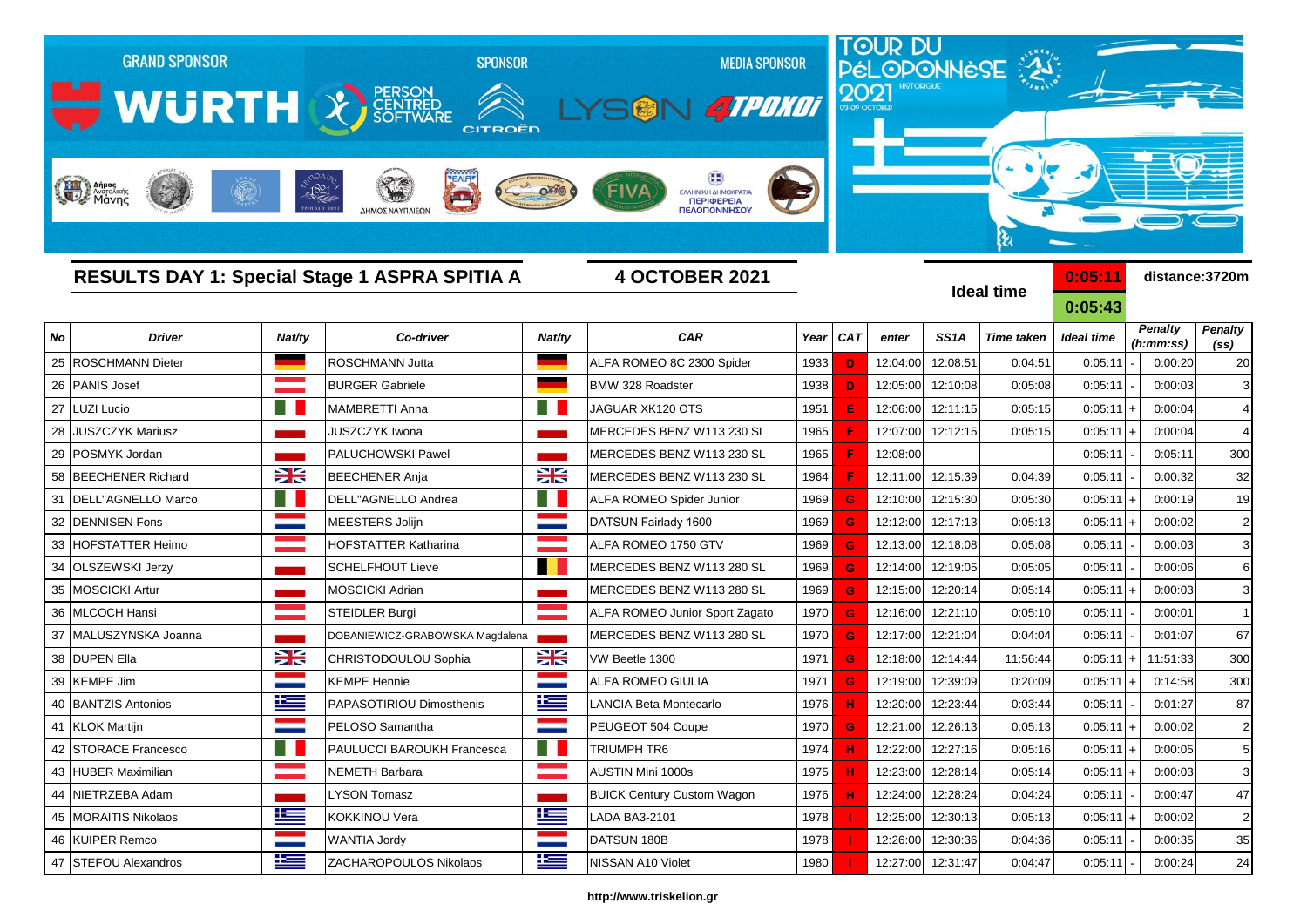|    | <b>GRAND SPONSOR</b><br>WURTH X SCRIPTING<br>Anjust Andrewing | 1821       | <b>SPONSOR</b><br><b>CITROËN</b><br>$\frac{1}{2}$<br>ΔΗΜΟΣ ΝΑΥΠΛΙΕΩΝ |              | <b>MEDIA SPONSOR</b><br><b>ATPONOT</b><br>ΕΛΛΗΝΙΚΗ ΔΗΜΟΚΡΑΤΙΑ<br><b>ПЕРІФЕРЕІА</b><br>ΠΕΛΟΠΟΝΝΗΣΟΥ |      | 2021       | TOUR DU<br>PÉLOPONNESE |                   |                        |                    |                      |                |
|----|---------------------------------------------------------------|------------|----------------------------------------------------------------------|--------------|----------------------------------------------------------------------------------------------------|------|------------|------------------------|-------------------|------------------------|--------------------|----------------------|----------------|
|    |                                                               |            | RESULTS DAY 1: Special Stage 1 ASPRA SPITIA A                        |              | <b>4 OCTOBER 2021</b>                                                                              |      |            |                        |                   | શ<br><b>Ideal time</b> | 0:05:11<br>0:05:43 |                      | distance:3720m |
| No | <b>Driver</b>                                                 | Nat/ty     | Co-driver                                                            | Nat/ty       | <b>CAR</b>                                                                                         | Year | CAT        | enter                  | SS <sub>1</sub> A | <b>Time taken</b>      | <b>Ideal time</b>  | <b>Penalty</b>       | <b>Penalty</b> |
| 48 | WOLHFART Volker                                               |            | <b>LAUTON Karin</b>                                                  | Ħ            | PORSCHE 911 SC                                                                                     | 1980 |            | 12:28:00               | 12:33:22          | 0:05:22                | 0:05:11            | (h:mm:ss)<br>0:00:11 | (ss)<br>11     |
| 50 | <b>EVRARD Jacques</b>                                         |            | PAQUE Dominique                                                      |              | PORSCHE 911                                                                                        | 1984 |            | 12:29:00               | 12:34:12          | 0:05:12                | 0:05:11            | 0:00:01              | $\mathbf{1}$   |
|    | ZACHOPOULOU-ANTONATOU Christina                               | <u>is</u>  | ZACHOPOULOU Miranda                                                  | 兰            | LANCIA Fulvia Coupe 1,3s                                                                           | 1973 | н          | 12:30:00               | 12:35:03          | 0:05:03                | 0:05:11            | 0:00:08              | 8              |
| 52 | <b>LAGIOS Miltiades</b>                                       | <u>is </u> | KOUTSIS Ioannis                                                      | l            | MERCEDES BENZ W191/170 DS                                                                          | 1953 | Е          | 12:31:00               | 12:35:40          | 0:04:40                | 0:05:11            | 0:00:31              | 31             |
| 53 | KARIOTIS Ioannis                                              | £          | <b>KARIOTI Maria</b>                                                 | <u> Kan</u>  | DKW 3=6                                                                                            | 1960 | Е          | 12:32:00               | 12:35:51          | 0:03:51                | 0:05:43            | 0:01:52              | 112            |
| 54 | <b>GIUSTINI Carlo</b>                                         |            | <b>MIZINA Svetlana</b>                                               |              | ALFA ROMEO Giulietta Spider                                                                        | 1957 | Е          | 12:33:00               | 12:38:46          | 0:05:46                | 0:05:43            | 0:00:03              | 3              |
| 55 | <b>FILIPOWICZ Tomasz</b>                                      |            | RODEK Joanna Lidia                                                   |              | MERCEDES BENZ W121 190 SL                                                                          | 1959 |            | 12:34:00               | 12:39:22          | 0:05:22                | 0:05:11            | 0:00:11              | 11             |
| 56 | <b>MOTTIRONI Pierluigi</b>                                    |            | <b>QUINTILIANI Daniela</b>                                           | ٠            | ALFA ROMEO Giulia Sprint                                                                           | 1962 |            | 12:35:00               | 12:40:48          | 0:05:48                | 0:05:43            | 0:00:05              | 5              |
| 57 | <b>STIPCICH Pierluigi</b>                                     |            | TOMBOLINI Alfredo                                                    | ٠            | ALFA ROMEO Giulia Spider                                                                           | 1962 |            | 12:36:00               | 12:41:05          | 0:05:05                | 0:05:43            | 0:00:38              | 38             |
| 59 | <b>SAMARAS Alexandros</b>                                     | £          | SAMARA Alexandra                                                     | ĥ            | ROLLS ROYCE SILVER SHADOW                                                                          | 1968 | G          | 12:37:00               | 12:43:18          | 0:06:18                | 0:05:43            | 0:00:35              | 35             |
| 60 | NOBLE John                                                    | X          | NOBLE Jean                                                           | X            | MERCEDES BENZ 280SL                                                                                | 1970 | G          | 12:38:00               | 12:43:55          | 0:05:55                | 0:05:43            | 0:00:12              | 12             |
| 61 | <b>ADRIAENS Serge</b>                                         |            | <b>BELMANS Danielle</b>                                              |              | PORSCHE 911                                                                                        | 1989 | YT         | 12:39:00               | 12:44:10          | 0:05:10                | 0:05:11            | 0:00:01              | $\mathbf{1}$   |
| 62 | SATRAZEMI Maria                                               | £          | <b>RALLI Sia</b>                                                     | 当            | ALFA ROMEO Spider S4                                                                               | 1990 | YT         | 12:40:00               | 12:45:42          | 0:05:42                | 0:05:11            | 0:00:31              | 31             |
| 63 | LANCELLOTTI MASSIMO Ascanio                                   | m          | <b>CERIBELLI Luigi</b>                                               |              | <b>ALFA ROMEO Duetto Spider</b>                                                                    | 1992 | YT         | 12:41:00               | 12:46:20          | 0:05:20                | 0:05:11            | 0:00:09              | 9              |
| 64 | LOUMIDIS Aris                                                 | Ħ          | OUMIDI Lena                                                          | $\equiv$     | <b>CORD Phaeton</b>                                                                                | 1936 | SV         |                        |                   |                        | 0:05:11            | 0:05:11              | 300            |
| 65 | SINANOGLOU Athanasios                                         | <u>is </u> | SANTAMOURI Danae-Sake                                                | 兰            | PORSCHE 356 B s cabriolet                                                                          | 1963 | SV         |                        |                   |                        | 0:05:11            | 0:05:11              | 300            |
| 66 | <b>INGLESSIS Ioannis</b>                                      | æ          | KAMILARI Anna-Maria                                                  | $\mathbf{r}$ | CHEVROLET Corvette C2                                                                              | 1965 | ${\sf sv}$ |                        |                   |                        | 0:05:11            | 0:05:11              | 300            |
|    | 67 CHRYSOSPATHIS Ioannis                                      | 连          | <b>VELONI Anny</b>                                                   | N            | PORSCHE 911T                                                                                       | 1971 | <b>SV</b>  |                        |                   |                        | 0:05:11            | 0:05:11              | 300            |
|    | 68 ARVANITIS Grigoris                                         | <u>is </u> | <b>ARVANITI Foteini</b>                                              | N            | LANCIA Fulvia Coupe 1,3s                                                                           | 1972 | <b>SV</b>  |                        |                   |                        | 0:05:11            | 0:05:11              | 300            |
|    | 69 NTZOUMANIS Athanasios                                      | Ħ          | <b>ZACHARIS KONSTANTINOS</b>                                         | ١æ           | LANCIA Fulvia Coupe 1,3s                                                                           | 1973 | <b>SV</b>  |                        |                   |                        | 0:05:11            | 0:05:11              | 300            |
|    | 70 KOTTIS Vasileios                                           | Ħ          | <b>TBA</b>                                                           | l            | <b>BMW 2002</b>                                                                                    | 1974 | SV         |                        |                   |                        | 0:05:11            | 0:05:11              | 300            |
|    | 71 NIKOLOPOULOU Eleni                                         | 连          | <b>GEORGILIS Kostis</b>                                              | <u>ies</u>   | <b>VW 1300</b>                                                                                     | 1976 | SV         |                        |                   |                        | 0:05:11            | 0:05:11              | 300            |
|    | 72 MATSOUKIS Petros                                           | 生          | <b>MALIAKI Maria</b>                                                 | ٢            | MERCEDES BENZ W123 Coupe                                                                           | 1978 | <b>SV</b>  |                        |                   |                        | 0:05:11            | 0:05:11              | 300            |

## **http://www.triskelion.gr**